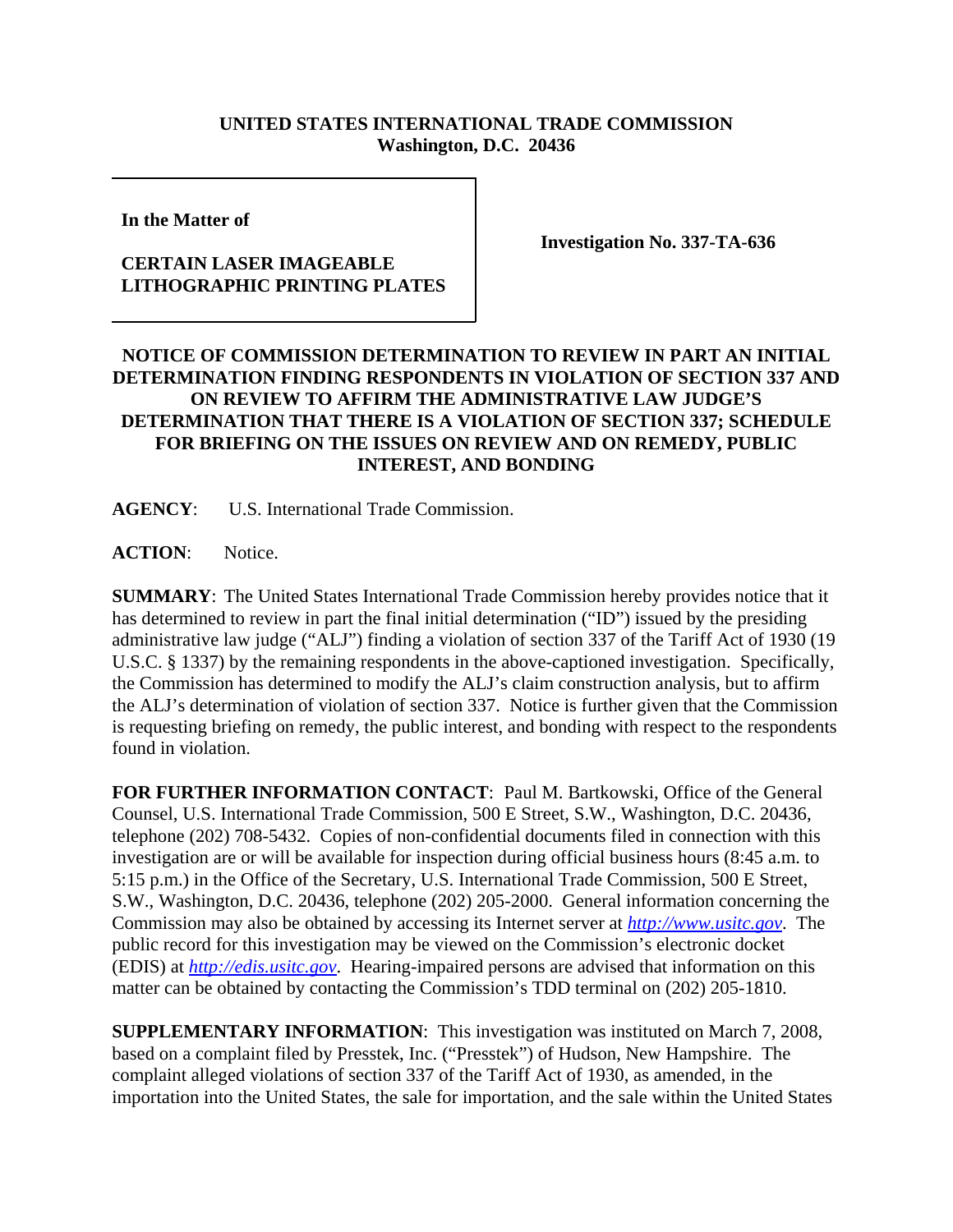after importation of certain laser imageable lithographic printing plates that infringe certain claims of U.S. Patent Nos. 5,339,737 ("the '737 patent") and 5,487,338 ("the '338 patent") and U.S. Trademark Reg. No. 1,711,005 ("the '005 trademark"). All assertions relating to the '005 trademark were subsequently terminated from the investigation. Certain respondents have been terminated from the investigation, and the remaining respondents are VIM Technologies, Ltd., Hanita Coatings RCA, Ltd., AteCe Canada, Guaranteed Service & Supplies, Inc., Recognition Systems, Inc., and Spicers Paper, Inc. (hereinafter referred to collectively as "Respondents").

On July 24, 2009, the ALJ issued the subject ID finding that a violation of section 337 has occurred in the importation into the United States, the sale for importation, or the sale within the United States after importation of certain laser imageable lithographic printing plates by reason of infringement of one or more of claims 1, 10, and 27 of the '737 patent and by reason of infringement of one or more of claims 20, 21, and 23 of the '338 patent.

Respondents filed a combined petition for review of the ID, which Presstek and the Commission investigative attorney opposed. Having reviewed the record of this investigation, including Respondents' petition for review and the responses thereto, the Commission has determined to review certain aspects of the ID relating to claim construction. On review, the Commission has determined to modify the ID by supplementing the ALJ's claim construction analysis for reasons that will be provided in the Commission's opinion on remedy, the public interest, and bonding, and has determined to affirm the ALJ's determination of violation of section 337.

In connection with the final disposition of this investigation, the Commission may (1) issue an order that could result in the exclusion of the subject articles from entry into the United States, and/or (2) issue one or more cease-and-desist orders that could result in the respondent being required to cease and desist from engaging in unfair acts in the importation and sale of such articles. Accordingly, the Commission is interested in receiving written submissions that address the form of remedy, if any, that should be ordered. If a party seeks exclusion of an article from entry into the United States for purposes other than entry for consumption, the party should so indicate and provide information establishing that activities involving other types of entry either are adversely affecting it or likely to do so. For background, *see In the Matter of Certain Devices for Connecting Computers via Telephone Lines*, Inv. No. 337-TA-360, USITC Pub. No. 2843 (December 1994) (Commission Opinion).

If the Commission contemplates some form of remedy, it must consider the effects of that remedy upon the public interest. The factors the Commission will consider include the effect that an exclusion order and/or cease-and-desist orders would have on (1) the public health and welfare, (2) competitive conditions in the U.S. economy, (3) U.S. production of articles that are like or directly competitive with those that are subject to investigation, and (4) U.S. consumers. The Commission is therefore interested in receiving written submissions that address the aforementioned public interest factors in the context of this investigation.

If the Commission orders some form of remedy, the U.S. Trade Representative, as delegated by the President, has 60 days to approve or disapprove the Commission's action. *See* Presidential